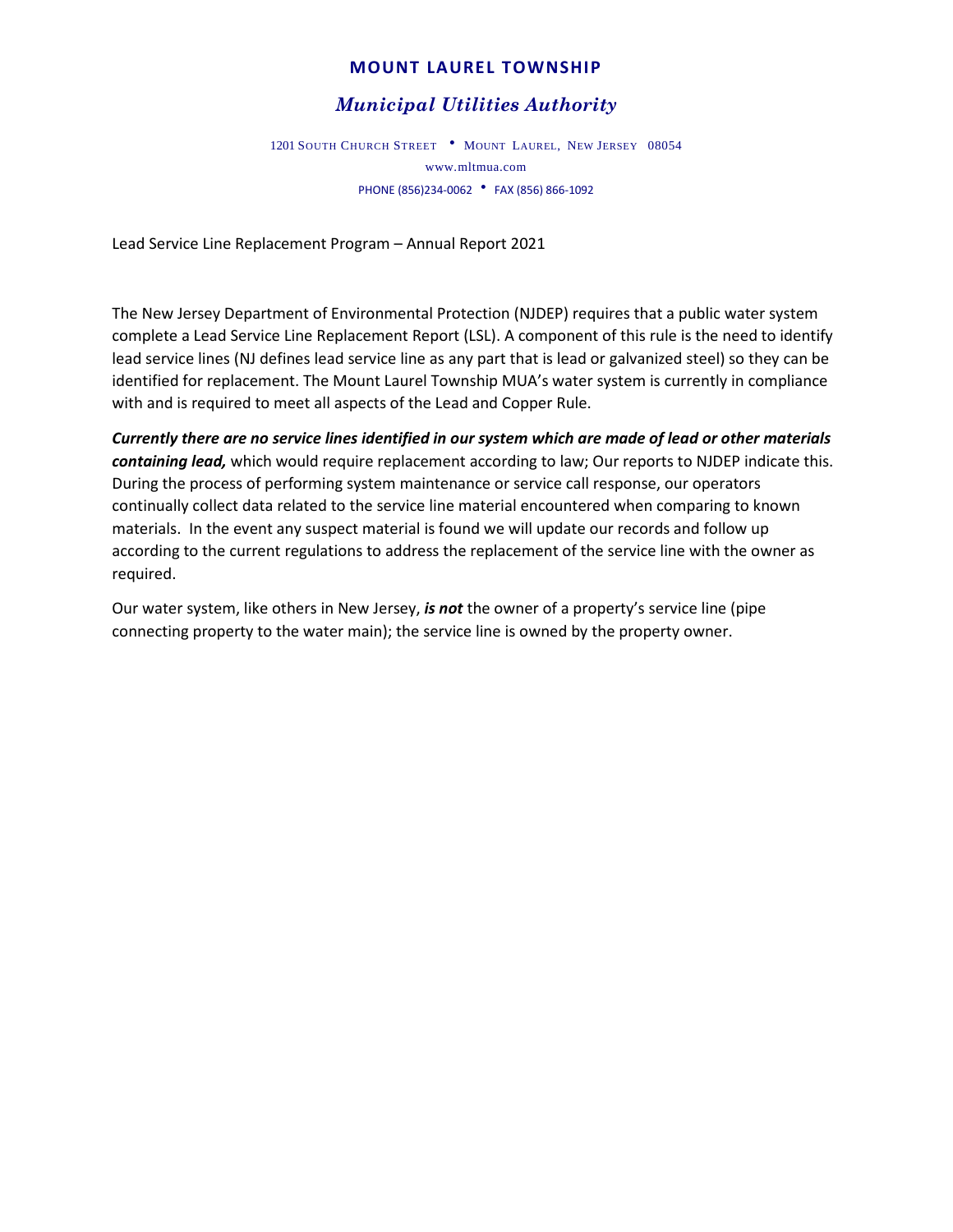| Owner of Service Lines:                    | ○ System ● Property Owner ○ Both     |             |                                    |           |                 |  |
|--------------------------------------------|--------------------------------------|-------------|------------------------------------|-----------|-----------------|--|
|                                            |                                      |             |                                    | Selection | Number of sites |  |
|                                            |                                      |             |                                    |           |                 |  |
| I. Lead                                    |                                      |             |                                    |           |                 |  |
|                                            |                                      |             |                                    |           |                 |  |
| II. Galvanized                             |                                      |             |                                    |           |                 |  |
| III. Lead gooseneck, pigtail, or connector |                                      |             |                                    |           |                 |  |
|                                            |                                      |             |                                    |           |                 |  |
| IV. Lead Status Unknown                    |                                      |             |                                    |           |                 |  |
|                                            |                                      |             |                                    |           |                 |  |
| V. Non-lead                                |                                      |             |                                    | $ \vee $  | 17967           |  |
|                                            | # of LSLs to be replaced/identified: | $\mathbf 0$ | # of LSLs to be replaced annually: |           |                 |  |
|                                            | Total # of service lines in PWS:     | 17967       | # of known LSLs                    |           |                 |  |
|                                            |                                      |             |                                    |           |                 |  |
|                                            |                                      |             |                                    |           |                 |  |

#### **III. Inventory Information**

#### **IV. Inventory Availability**

| <b>Water System Name:</b> | <b>Mount Laurel MUA</b> | Contact Name:  |
|---------------------------|-------------------------|----------------|
| <b>PWSID Number:</b>      | 324001                  | Contact Title: |

## **I. System Information II. Contact Information for Owner/ Licensed Operator of Record Completing the Formation for Owner/ Licensed Operator of Record Completing the Formation for Owner/ Licensed Operator of Record Comple**

**V. Certifications**

*By submitting this form, I have verified and certify the information listed in this form is true and accurate to the best of my knowledge and belief.*

Charles Bernheimer 1/19/2021

Water System Owner or Licensed Operator Name **Name Contains the Contains Contains Contains Contains Contains Contains Contains Contains Contains Contains Contains (if WS Owner)** 



| orm        |  |
|------------|--|
| nheimer    |  |
| Director   |  |
| 290x201    |  |
| mltmua.com |  |
|            |  |

| www.mltmua.com              |  |
|-----------------------------|--|
|                             |  |
|                             |  |
|                             |  |
| <b>Operatiions Director</b> |  |

| <b>Contact Name:</b>  | <b>Charles Bernheimer</b>  |
|-----------------------|----------------------------|
| Contact Title:        | <b>Operations Director</b> |
| <b>Contact Phone:</b> | (856) 638-1290x201         |
| Contact Email:        | cbernheimer@mltmua.com     |

| This inventory has been made publicly accessible by:                                                          |                             |                |
|---------------------------------------------------------------------------------------------------------------|-----------------------------|----------------|
| <b>If 3,300 customers or greater:</b> Posting the inventory on my water system's website                      | Website:                    | www.mltmua.com |
| If under 3,300 customers: Posting the inventory in a publicly accessible place, if a website is not available | Inventory is available via: |                |
|                                                                                                               |                             |                |

Division of Water Supply and Geoscience - Water System Operations Element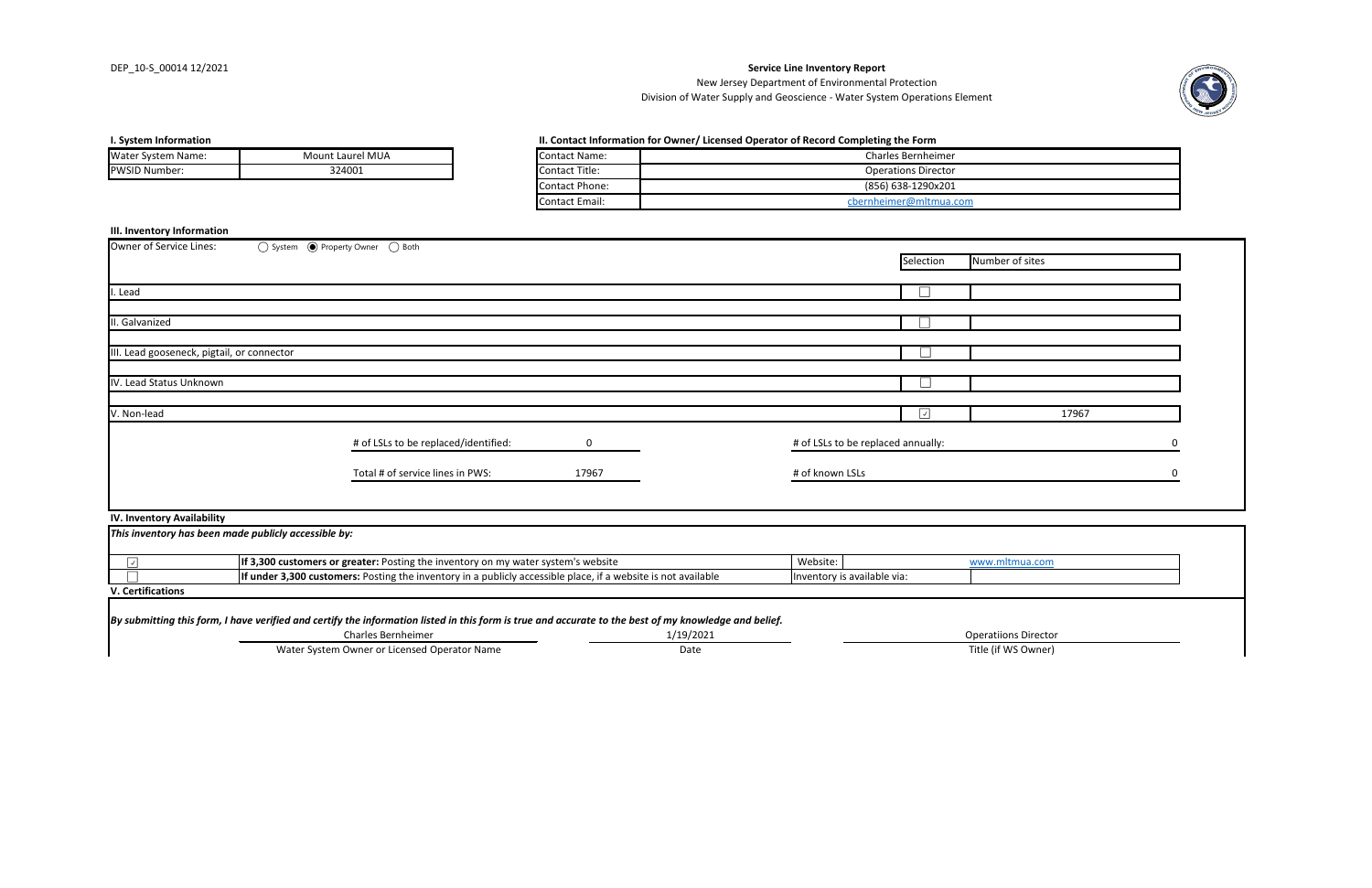| <b>PBCU Sample Site ID</b><br>(e.g. PBCU01)<br>(Optional) | <b>Street Address</b> | <b>Zip Code</b> | Town | Lot<br>(Optional) | <b>Block</b><br>(Optional) | Easting (X)<br>(Optional) | <b>Northing (Y)</b><br>(Optional) | Latitude<br>(Optional) | Longitude<br>(Optional) |
|-----------------------------------------------------------|-----------------------|-----------------|------|-------------------|----------------------------|---------------------------|-----------------------------------|------------------------|-------------------------|
|                                                           |                       |                 |      |                   |                            |                           |                                   |                        |                         |
|                                                           |                       |                 |      |                   |                            |                           |                                   |                        |                         |
|                                                           |                       |                 |      |                   |                            |                           |                                   |                        |                         |
|                                                           |                       |                 |      |                   |                            |                           |                                   |                        |                         |
|                                                           |                       |                 |      |                   |                            |                           |                                   |                        |                         |
|                                                           |                       |                 |      |                   |                            |                           |                                   |                        |                         |
|                                                           |                       |                 |      |                   |                            |                           |                                   |                        |                         |
|                                                           |                       |                 |      |                   |                            |                           |                                   |                        |                         |
|                                                           |                       |                 |      |                   |                            |                           |                                   |                        |                         |
|                                                           |                       |                 |      |                   |                            |                           |                                   |                        |                         |
|                                                           |                       |                 |      |                   |                            |                           |                                   |                        |                         |
|                                                           |                       |                 |      |                   |                            |                           |                                   |                        |                         |
|                                                           |                       |                 |      |                   |                            |                           |                                   |                        |                         |
|                                                           |                       |                 |      |                   |                            |                           |                                   |                        |                         |
|                                                           |                       |                 |      |                   |                            |                           |                                   |                        |                         |
|                                                           |                       |                 |      |                   |                            |                           |                                   |                        |                         |
|                                                           |                       |                 |      |                   |                            |                           |                                   |                        |                         |
|                                                           |                       |                 |      |                   |                            |                           |                                   |                        |                         |
|                                                           |                       |                 |      |                   |                            |                           |                                   |                        |                         |
|                                                           |                       |                 |      |                   |                            |                           |                                   |                        |                         |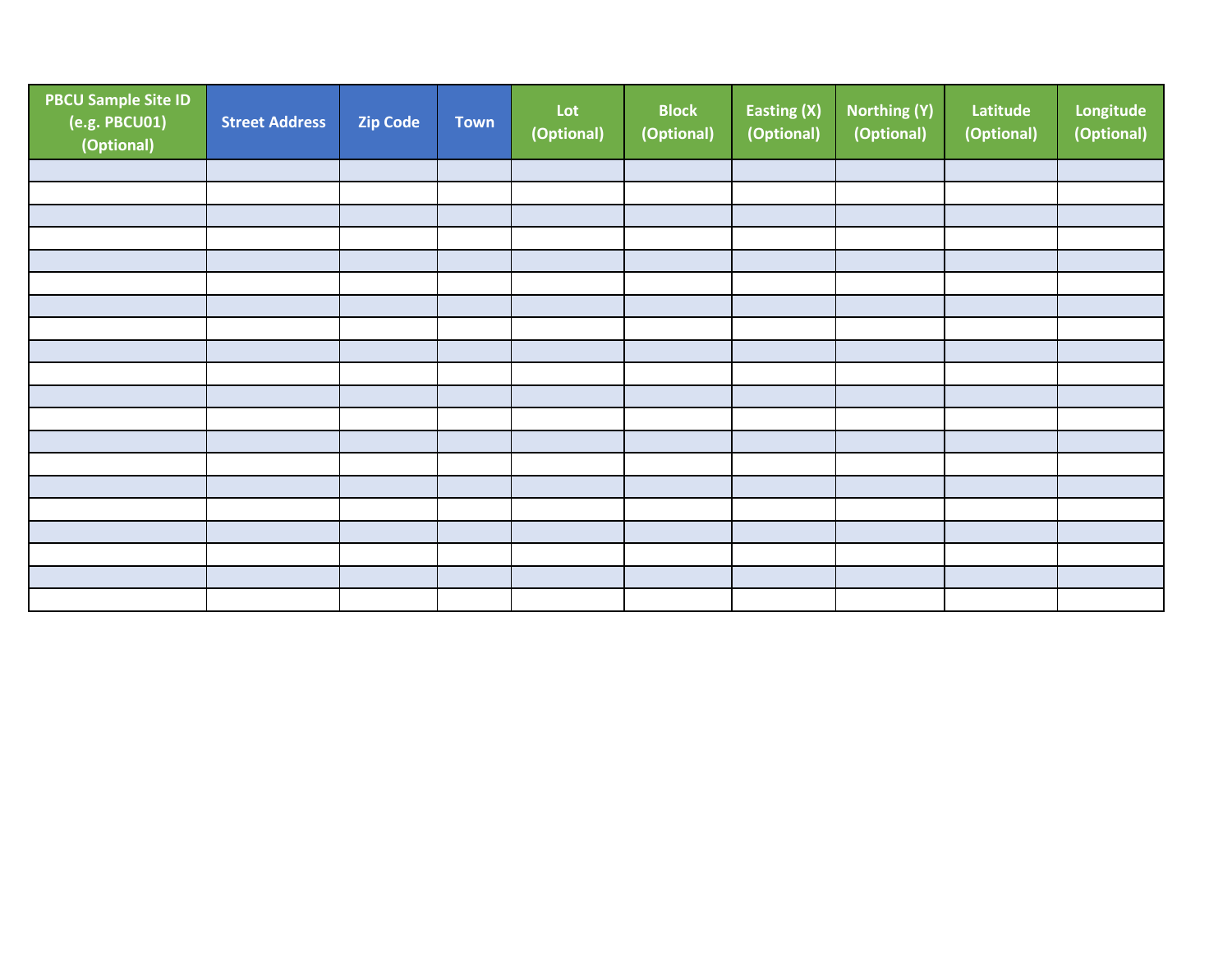| <b>Locational Identifier</b><br>(Optional) | <b>Service Line</b><br><b>Category</b> | Suspected to be lead? (Y/N)<br>(Complete if answered UL for<br>column L) | <b>Public Service Line</b><br><b>Materials</b> | <b>Public Service Line - Other Materials</b><br>(Provide only if Column N is indicated<br>as O) | <b>Customer</b><br><b>Service Line</b><br><b>Materials</b> |
|--------------------------------------------|----------------------------------------|--------------------------------------------------------------------------|------------------------------------------------|-------------------------------------------------------------------------------------------------|------------------------------------------------------------|
|                                            |                                        |                                                                          |                                                |                                                                                                 |                                                            |
|                                            |                                        |                                                                          |                                                |                                                                                                 |                                                            |
|                                            |                                        |                                                                          |                                                |                                                                                                 |                                                            |
|                                            |                                        |                                                                          |                                                |                                                                                                 |                                                            |
|                                            |                                        |                                                                          |                                                |                                                                                                 |                                                            |
|                                            |                                        |                                                                          |                                                |                                                                                                 |                                                            |
|                                            |                                        |                                                                          |                                                |                                                                                                 |                                                            |
|                                            |                                        |                                                                          |                                                |                                                                                                 |                                                            |
|                                            |                                        |                                                                          |                                                |                                                                                                 |                                                            |
|                                            |                                        |                                                                          |                                                |                                                                                                 |                                                            |
|                                            |                                        |                                                                          |                                                |                                                                                                 |                                                            |
|                                            |                                        |                                                                          |                                                |                                                                                                 |                                                            |
|                                            |                                        |                                                                          |                                                |                                                                                                 |                                                            |
|                                            |                                        |                                                                          |                                                |                                                                                                 |                                                            |
|                                            |                                        |                                                                          |                                                |                                                                                                 |                                                            |
|                                            |                                        |                                                                          |                                                |                                                                                                 |                                                            |
|                                            |                                        |                                                                          |                                                |                                                                                                 |                                                            |
|                                            |                                        |                                                                          |                                                |                                                                                                 |                                                            |
|                                            |                                        |                                                                          |                                                |                                                                                                 |                                                            |
|                                            |                                        |                                                                          |                                                |                                                                                                 |                                                            |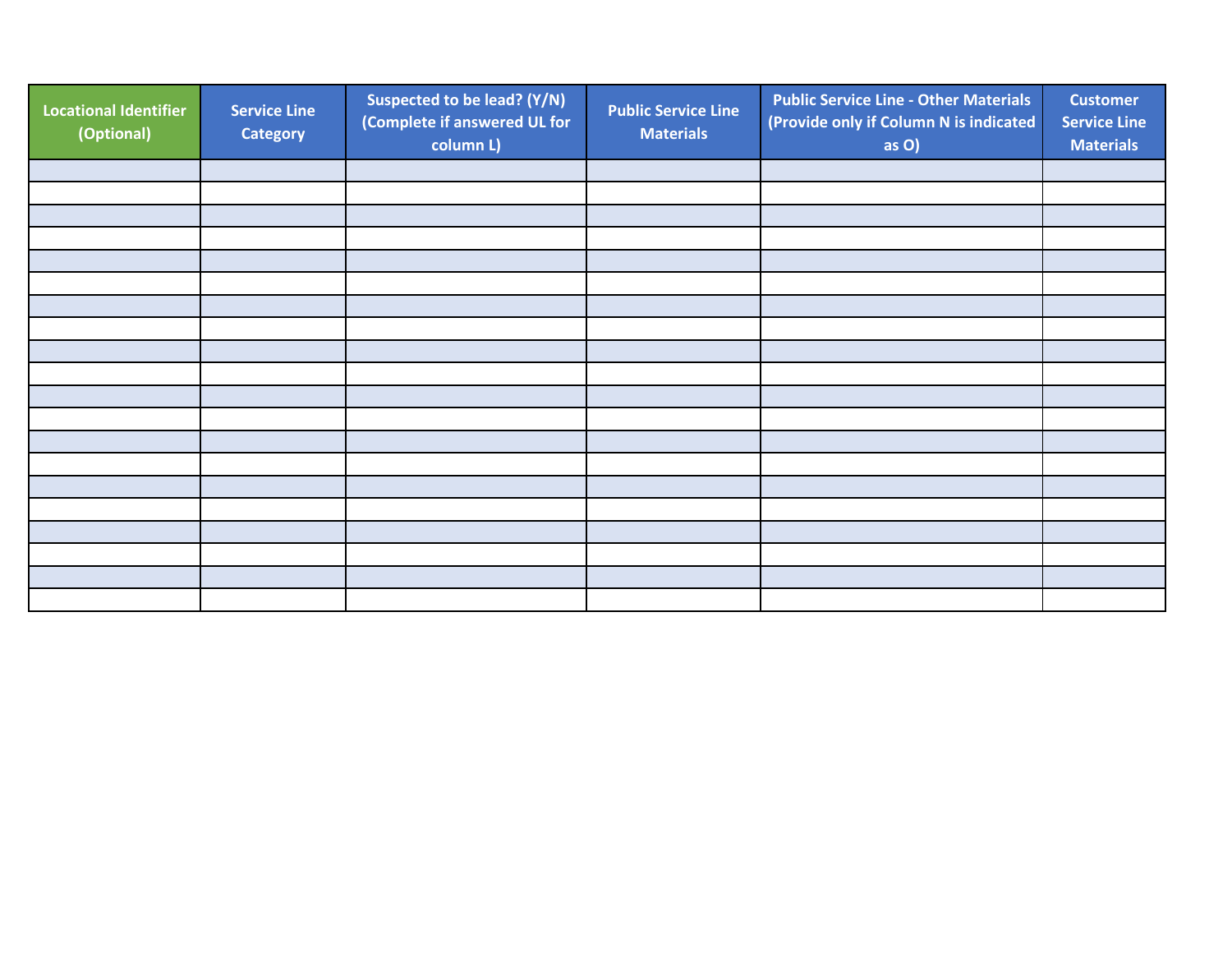| <b>Customer Service Line - Other</b><br>Materials (Only provide if Column P is<br>indicated as O) | <b>PWS Service Line Install</b><br>Date (Optional) | <b>Customer Service Line</b><br><b>Install Date (optional)</b> | <b>Service Line Length</b><br>(ft.) (Optional) | <b>Verification Source</b><br>(Optional) |
|---------------------------------------------------------------------------------------------------|----------------------------------------------------|----------------------------------------------------------------|------------------------------------------------|------------------------------------------|
|                                                                                                   |                                                    |                                                                |                                                |                                          |
|                                                                                                   |                                                    |                                                                |                                                |                                          |
|                                                                                                   |                                                    |                                                                |                                                |                                          |
|                                                                                                   |                                                    |                                                                |                                                |                                          |
|                                                                                                   |                                                    |                                                                |                                                |                                          |
|                                                                                                   |                                                    |                                                                |                                                |                                          |
|                                                                                                   |                                                    |                                                                |                                                |                                          |
|                                                                                                   |                                                    |                                                                |                                                |                                          |
|                                                                                                   |                                                    |                                                                |                                                |                                          |
|                                                                                                   |                                                    |                                                                |                                                |                                          |
|                                                                                                   |                                                    |                                                                |                                                |                                          |
|                                                                                                   |                                                    |                                                                |                                                |                                          |
|                                                                                                   |                                                    |                                                                |                                                |                                          |
|                                                                                                   |                                                    |                                                                |                                                |                                          |
|                                                                                                   |                                                    |                                                                |                                                |                                          |
|                                                                                                   |                                                    |                                                                |                                                |                                          |
|                                                                                                   |                                                    |                                                                |                                                |                                          |
|                                                                                                   |                                                    |                                                                |                                                |                                          |
|                                                                                                   |                                                    |                                                                |                                                |                                          |
|                                                                                                   |                                                    |                                                                |                                                |                                          |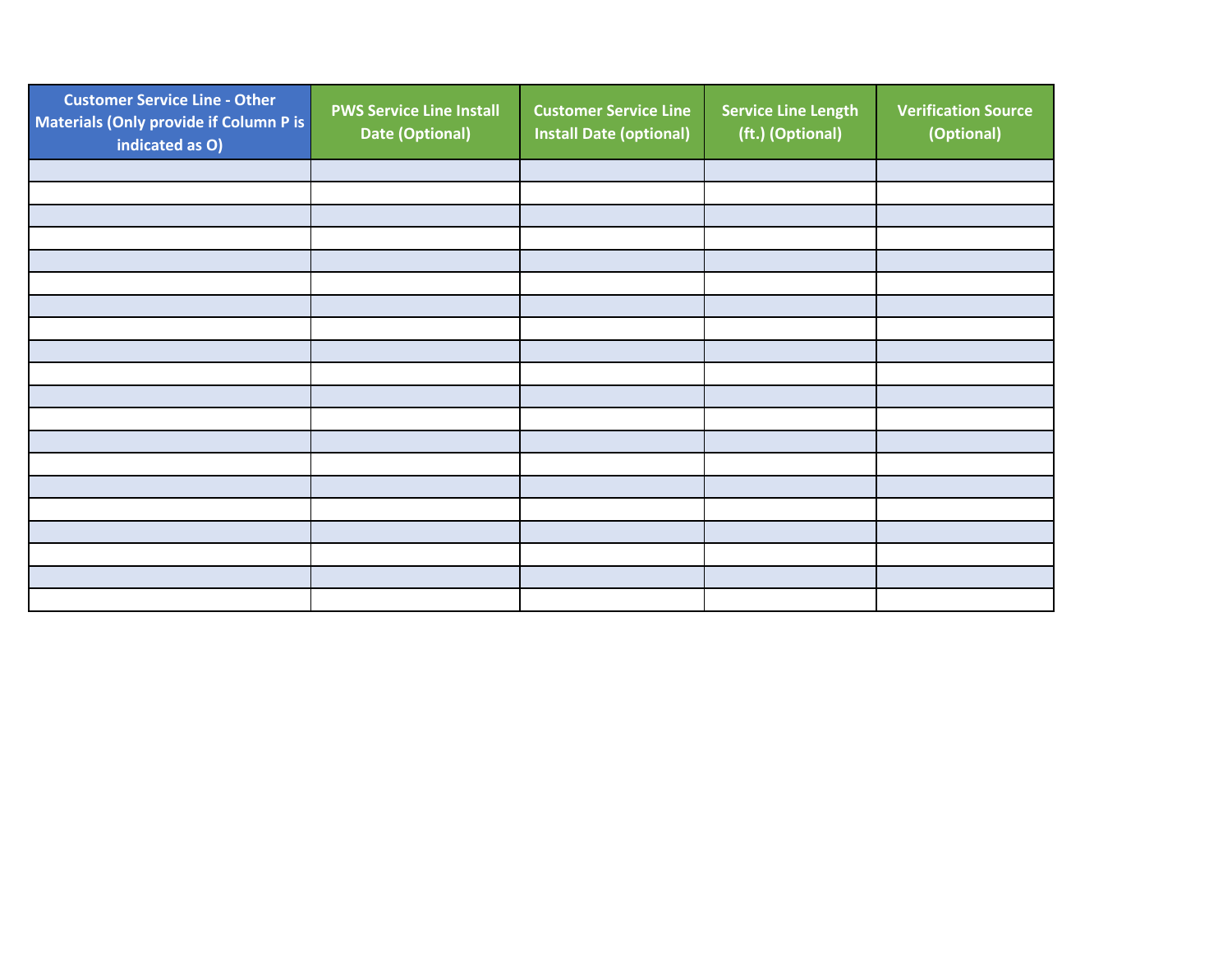| <b>Other Source</b><br>(Provide only if Column U is<br>indicated to be O) | <b>Reasoning</b><br>(Optional) | <b>Steps to be Taken to</b><br><b>ID (Optional)</b> | Attachments? (Y/N)<br>(Optional) | <b>PWS Service Line</b><br><b>Diameter (Optional)</b> | <b>Customer Service Line</b><br><b>Diameter (optional)</b> |
|---------------------------------------------------------------------------|--------------------------------|-----------------------------------------------------|----------------------------------|-------------------------------------------------------|------------------------------------------------------------|
|                                                                           |                                |                                                     |                                  |                                                       |                                                            |
|                                                                           |                                |                                                     |                                  |                                                       |                                                            |
|                                                                           |                                |                                                     |                                  |                                                       |                                                            |
|                                                                           |                                |                                                     |                                  |                                                       |                                                            |
|                                                                           |                                |                                                     |                                  |                                                       |                                                            |
|                                                                           |                                |                                                     |                                  |                                                       |                                                            |
|                                                                           |                                |                                                     |                                  |                                                       |                                                            |
|                                                                           |                                |                                                     |                                  |                                                       |                                                            |
|                                                                           |                                |                                                     |                                  |                                                       |                                                            |
|                                                                           |                                |                                                     |                                  |                                                       |                                                            |
|                                                                           |                                |                                                     |                                  |                                                       |                                                            |
|                                                                           |                                |                                                     |                                  |                                                       |                                                            |
|                                                                           |                                |                                                     |                                  |                                                       |                                                            |
|                                                                           |                                |                                                     |                                  |                                                       |                                                            |
|                                                                           |                                |                                                     |                                  |                                                       |                                                            |
|                                                                           |                                |                                                     |                                  |                                                       |                                                            |
|                                                                           |                                |                                                     |                                  |                                                       |                                                            |
|                                                                           |                                |                                                     |                                  |                                                       |                                                            |
|                                                                           |                                |                                                     |                                  |                                                       |                                                            |
|                                                                           |                                |                                                     |                                  |                                                       |                                                            |